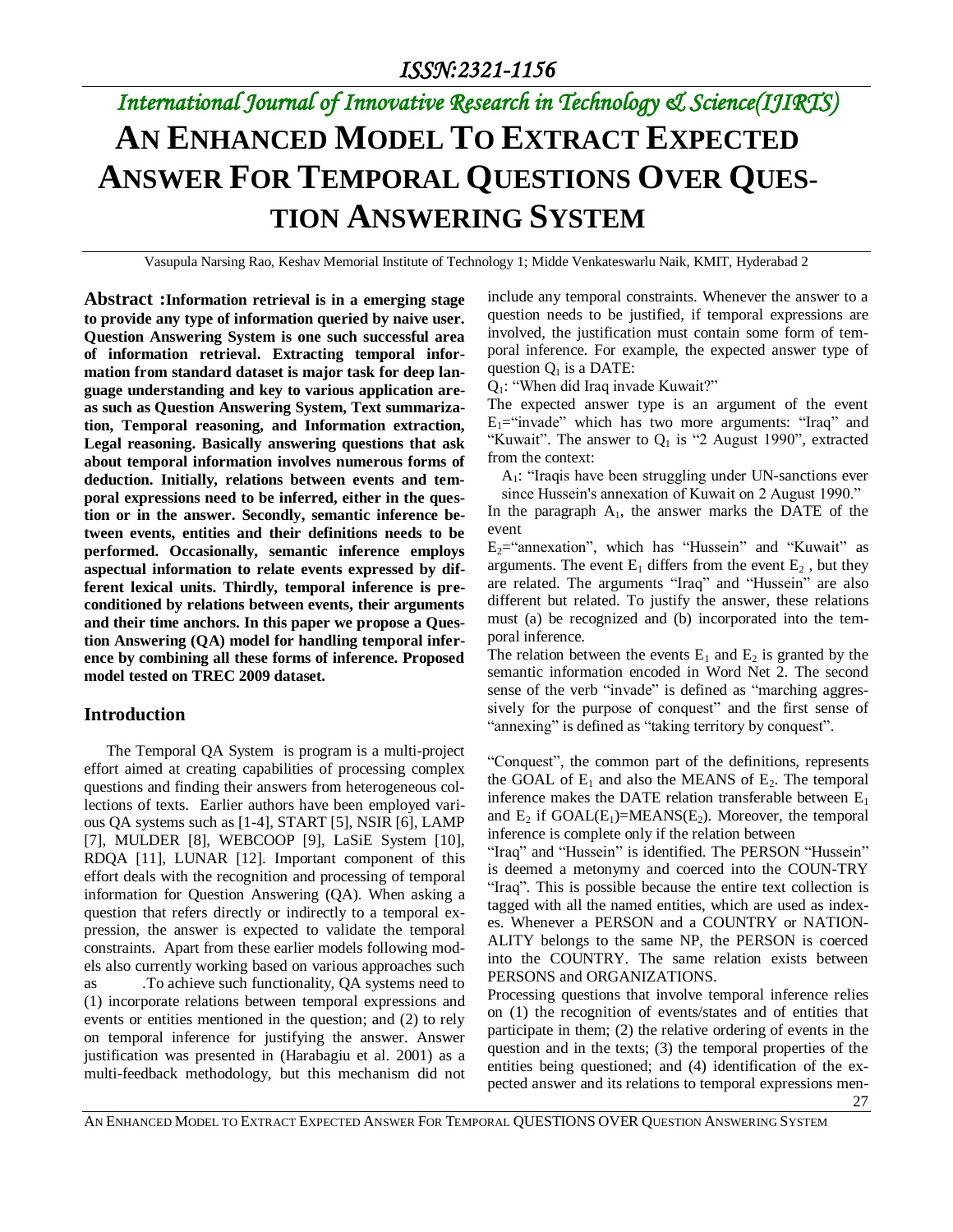## *International Journal of Innovative Research in Technology & Science(IJIRTS)*

tioned in the question or candidate answers. The first three aspects are currently addressed by the TimeML specification language (Ingria & Pustejovsky 2002). In this paper we address the fourth aspect, namely the temporal inference of the exact answer.

The rest of the paper is organized as follows. Section 2 describes the Q/A model whereas section 3 reports on the temporal signature and the temporal inference. Section 4 summarizes the conclusions.

### **Proposed QA Model**

Question Answering that is based on temporal inference involves three main processing stages: (1) question processing for interpreting the question, its temporal requirements and for formulating a query that produces candidate answers; (2) document processing, that is based on several forms of indexing, including indexing based on temporal information; and (3) answer processing, where most of the temporal inference takes place before finding and extracting answers. Figure 1 illustrates our QA architecture that incorporates temporal inference in all three main modules.

The first step in question processing is based on the classification of questions according to the temporal information that is recognized in the question. As a starting point for our classification, we have used the list of questions produced in the TERQAS Workshop [13]. Some of the question classes we considered are listed in Figure.2. In Figure.2 the underlined words in each question indicate the non-content words that are responsible for the question classification. Factual questions are characterized by the question stem "when", expecting a date as an answer. Thus the expected answer type associated with such questions is either a textual expression that can be identified as a DATE by a Named Entity Recognizer or a list of such expressions. For the question exemplifying factual questions in Figure 2, John Paul II might have had several visits to Poland, and thus all the corresponding dates are correct answers. Questions asking about repetitive events or a time range that determined some superlative or comparative attribute may also be stemmed by the word "when". Their classification into different classes is due to the presence of additional words that indicate either repetition, e.g. the adverb "normally" modifying the verb "arrive" or superlative attributes, e.g. the adjective "major" modifying the noun "growth". The other classes of questions that are listed in Figure 2, are characterized by (i) the presence of a date, time range expression in the question; (ii) the presence of temporal signals, e.g. "since", "after"; or (iii) the need to decompose the question due to a temporal relation between events, indicated by a temporal signal.

As Figure.1 indicates, before question decomposition, the identification of the expected answer type is performed by

using three resources: (a) conceptual hierarchies, built from the WordNet database or from other ontological resources; (b) an ontology of time encoding the concepts and relations reported in (Hobbs 2002); and (c) a set of complex answer structures that model event structures and processes. The complex answer structures help establish relations between the answer types of decomposed questions. For example, for the question  $Q_2$ : "Where did Michael Milken work while attending graduate school?" the complex answer structure is illustrated in Figure.3. The answer type of the question is given by ANSWER-TYPE-1, which is an ORGANIZA-TION, since this is where people typically work. The two predicates "work" and "at-tend", which are recognized in question  $Q_2$  are represented in Figure 3 along with their arguments. The predicate-argument structures that are recognized are similar to the ones annotated in PropBank [14]. The expected arguments of each verbal predicate are numbered sequentially from Arg0 to Arg5. Generally, Arg0 would stand for agent, Arg1 for direct object or theme whereas Arg2 represents indirect object, benefactive or instrument, but mnemonics tend to be verb specific. For example, when retrieving the argument structure for the verbpredicate attend we find Arg0: thing attending and Arg1: thing attended. Additionally, the argument may include functional tags from Treebank, e.g. ArgM-DIR indicates a directional, ArgM-LOC indicates a locative, and ArgM-TMP stands for a temporal. Figure 3 illustrates two ArgM-TMP relations. The first relation is established be-tween the predicate "work" and its argument "while attending graduate school". This argument is headed by the temporal signal "while", which indicates a temporal relation of equality with the implicit TIME RANGE in which the predicate structure headed by "attend" occurred. The second ArgM-TMP relation is established between the predicate at-tend and the TIME RANGE, which represents an implicit answer type for question  $Q_2$ .

To extract the correct organization as an answer to  $Q_2$ , employment relations to Michael Milken must be discovered within the TIME RANGE, representing the ANSWER-TYPE-2. Therefore two simpler questions, one for AN-SWER-TYPE-1 and one for ANSWER-TYPE-2, are generated in the question decomposition module. The module that processes the dependency between the questions determines that the question corresponding to ANSWER-TYPE-2 needs to be processed before processing the question corresponding to ANSWER-TYPE-1. The dependencies between the questions also determine the keyword extractions. Typically, the keywords that are used to retrieve candidate answers for a question are also used when processing any other question it shares dependencies with.

The complex answer types also enable the retrieval based on events, entities and event clusters. Moreover, the document processing module assigns time-stamps to event clauses with the method presented in (Filatova & Hovy 2001). Time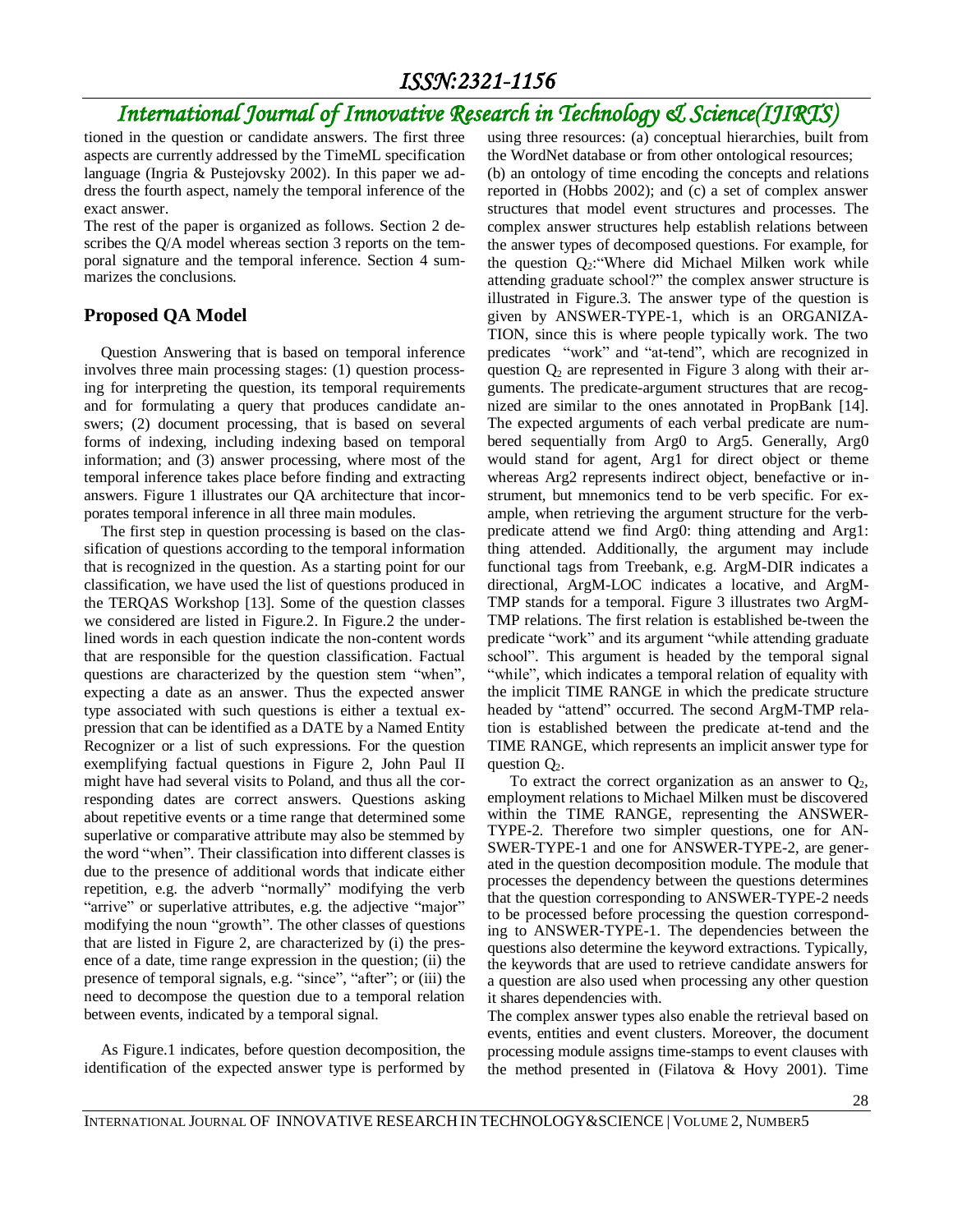## *International Journal of Innovative Research in Technology & Science(IJIRTS)*

stamping of document clauses is complemented by inferring temporal relations both at sentence level and at paragraph level. Temporal ordering is produced in an ad-hoc way based on the indexing of temporal signals like "after", "since" or "before". All documents are indexed with all these forms of information that enables the retrieval of candidate text pas-sages. However, before starting the answer processing, pas-sages that do not contain time stamps or do not comply with the temporal relations that are searched are filtered out. For example, when retrieving relevant passages for the question

"What African countries gained independence in the 60s?" every passage that is not time stamped with any year from the 60s decade is filtered out.

The answer processing module starts by inferring a temporal signature for each candidate paragraph. For question answering that involves temporal inference, the temporal passage retrieval module has allowed only passages that contained at least one absolute or relative time expression. The temporal signature captures temporal relationships between time expressions and predicates that are related to the complex answer structures. It also captures the event temporal orderings of the predicates and their relations to the answer structures. For example, a candidate paragraph for

Q2:"Where did Michael Milken work while attending graduate school?" is:

He was enrolled at University of Pennsylvania's Wharton School in 1967. After finishing his master's degree in business administration two years later, he developed financial theories that had been proven in the world's markets and are now considered mainstream.

The temporal expressions "1967" and "two years later" are connected to the predicates "enrolled" and "finish" ("his master's degree") respectively. Both of these predicates are related to the predicate "attend" from  $Q_2$ , since being enrolled presupposes attending a school, and finishing a graduate degree indicates that the attendance has stopped. The presence of semantic expression of type TIME RANGE is not detected, but the paragraph has a temporal signature from which the time range 1967-1969 can be inferred, which is accomplished in the next phase of the Answer Processing module: the temporal inference phase illustrated in Figure 1. The answer fusion phase enables the recognition of consistent temporal functions between paragraphs that correspond to different question decompositions. For example, such consistency between the time range 1967-1969 is inferred with the following paragraph, which contains an expression in the semantic class ANSWER TYPE1 from Figure.3.

Starting in 1969, when he joined the firm that would became Drexel Burnham Lambert, Milken helped finance thousands of companies

The temporal signature of the paragraph indicates (1) an inclusion relation between 1969 and the time range 1967- 1969; (2) a time stamp for the event "start" and "1969" and (3) a relation between "joining" and "helping" marked by the signal "when". The final phase of the answer processing module extracts the ORGANIZATION (or list of ORGANIZA-TIONS) that is sought by  $Q_2$ , i.e. "Drexel Burnham Lambert". Answer extraction and fusion depends on temporal inference, which in turn is informed by semantic inference and reference resolution. Section 3 details the support of semantics and reference resolution in the temporal inference process.

### **Process of Temporal Inference**

"Models of time consider either instants or intervals or both, as indicated in (Setzer 2001). Both forms of time models are captured by the TIMEX3 expressions annotated by TimeML (Hobbs & Pustejovsky 2003). There are three types of TIMEX3 expressions: (a) fully specified temporal expressions, e.g. August 14, 1990; (b) underspecified temporal expressions, e.g. Monday, next month, last year, two days ago; and (c) durations, e.g. two months, a week. Time expressions anchor events and states in narratives. To represent and to reason about how the world changes, (Hobbs & Pustejovsky 2003) claim that event recognition and time anchoring drive the basic inferences from text. TimeML considers "events" (and the corresponding <EVENT> tag) as a cover term for situations that "happen" or "occur". TimeML also considers predicates describing "states" or "circumstances". There are seven types of events considered in TimeML: (1) occurrence, e.g. die, crash, build, merge, sell; (2) state, e.g. on board, kidnapped, loved; (3) reporting, e.g. say, report, announce; (4) immediate-action, e.g. attempt, try, promise, offer; (5) immediate-state, e.g. believe, intend, want; (6) aspectual, e.g. begin, finish, stop, continue; and (7) perception, e.g. see, hear, watch, feel.

In texts, temporal objects (either time expressions or events) are related. Such relations are signalled by (a) temporal prepositions, e.g. during, on; (b) temporal connectives, e.g. when, while; and (c) temporal subordinates, e.g. if, then. To capture such relations, TimeML uses the SIGNAL tag, whose functionality was introduced by (Setzer 2001). This tag also marks polarity indicators, such as not, no, none, as well as indicators of temporal quantification, e.g. twice, three times. It is important to note that not all temporal relations are marked in texts by temporal signals. Moreover, the signals indicate a relation, but they are ambiguous, and thus the same signal may correspond to many different relations. For example, "while" may indicate temporal equality as well as causation.

To capture all temporal relations in text and to provide means for disambiguating them, TimeML uses a set of three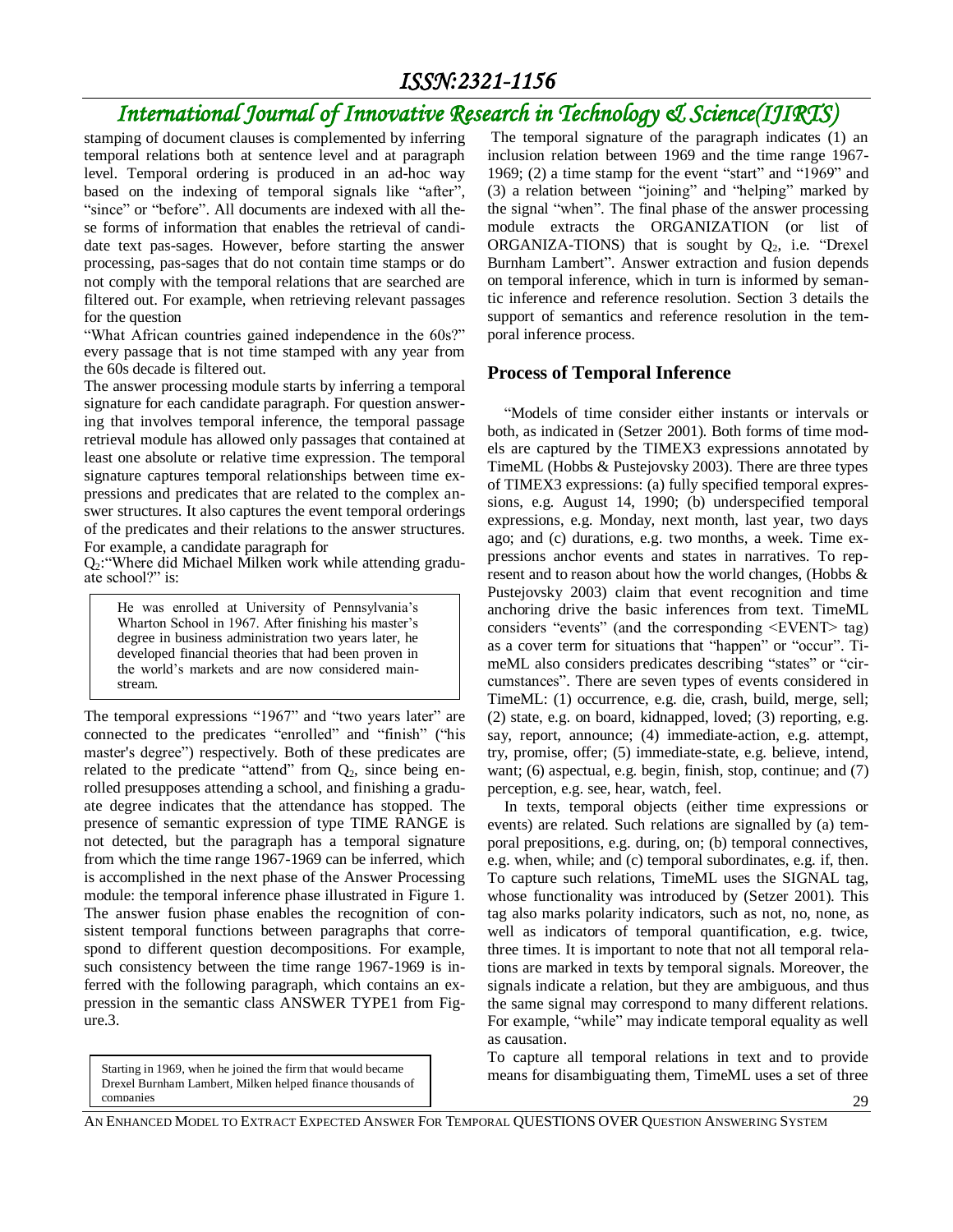## *International Journal of Innovative Research in Technology & Science(IJIRTS)*

LINK tags: (1) TLINK or Temporal Link, representing temporal relations holding between events or between an event and a time; (2) SLINK or Subordination Link, used for contexts introducing relations between two events, or an event and a signal; and (3) ALINK or Aspectual Link representing the relationship between an aspectual event and its argument event. The TLINK makes explicit the following relations: (1) SIMULTANEOUS; (2) BEFORE; (3) AFTER; (4) IM-MEDIATELY BEFORE; (5) IMMEDIATELY AFTER; (6) INCLUDING; (7) HOLDS; (8) BEGINNING and (9) END-ING. The SLINKS are one of the following sorts: (1) MODAL; (2) FACTIVE; (3) COUNTER-FACTIVE; (4) EVIDENTIAL; (5) NEGATIVE EVIDENTIAL and (6) NEGATIVE. The aspectual relations encoded by the ALINK are (1) INITIATION; (2) CULMINATION; (3) TERMINA-TION and (4) CONTINUATION.

The recognition of temporal expressions and of temporal relations similar to those encoded in TimeML is important for textual QA. For example, the question  $Q_3$ : "How long did Iraq fight with Iran?" is classified to ask about a TIME RANGE, due to the presence of the question stem "how long". However, the correct answer does not necessarily contain a temporal expression representing a time range / duration /interval. The answer is provided by the following paragraph:

 $\mathbf{r}$ The Iran-Iraq War started on 22 September 1980. Initially, most countries treated this war as nothing more than border skirmishes between two neighbouring countries and were also quick to label Iran as the aggressor then (not surprising after the Islamic Revolution in Iran in 1979). The war finally ended when both Iraq and Iran accepted UN Resolution 598 in August 1988.

The answer that is inferred from this paragraph is 22 September 1980 - August 1988. There are seven time expressions recognized in the paragraph: "22 September 1980", "initially", "quick", "then", "1979", "finally" and

"August 1988". Of interest are only the time expressions related to events that paraphrase the question. In  $Q_3$ , the event of "Iraq fighting with Iran" can be paraphrased by the "Iraq-Iran War" expressed in the first sentence of the paragraph. The same event is referred later two more times in the paragraph, by underlined expressions "this/the war". Only the first and the last reference are relevant. The first reference ("The Iran-Iraq War started on 22 September 1980") indicates an aspectual relation of INITIATION between the event "the war" and the fully specified temporal expression "22 September 1980". The third reference has an aspectual relation of TERMINATION, which is strengthened by the adverb "finally". The temporal argument of the TERMI-NATION relation is implicit being marked by the connector "when" to the anchored event "both Iraq and Iran accepted UN Resolution 598 in August 1988". The inference is that the war ended both (a) when the resolution was signed and

(b) because the resolution was accepted. The final generic inference that is drawn enables the recognition of a TIME RANGE of an event when (1) a time expression is identified for its initiation; (2) a time expression is identified for its termination. An equally correct answer to  $Q_3$  is given by the following paragraph:

Iran invaded Iraq on 22 September 1980. After eight long years of fighting, UN Resolution 598 ended the war.

Two correct answers are provided by the paragraph. First, the temporal expression "eight long years" can be extracted. Second, an inferred, more exact answer, "22 September 1980 - August 1988" can be provided. This time, the aspectual relation of INITIATION between the event "Iran invaded Iraq" and the time expression "22 September 1980" presupposes an implicit event of war between the two countries. This implicit event is referred in the second sentence of the paragraph, in which a TERMINATION aspectual relation is established between the war event, the TIME RANGE "eight long years" and the temporal connector "after". The inference that needs to be drawn here is that an event ("the war") terminated after a TIME RANGE had a duration equal to the TIME RANGE. The duration may be also anchored in time, by determining the "eight long years". The initial time stamp of TIME RANGE corresponds to the event having the INI-TIATION aspect, whereas the ending time stamp corresponds to the event having the TERMINATION aspect. Figure 4 illustrates the temporal signatures of questions  $Q_1$ ,  $Q_2$ and  $Q_3$ . The signatures contain the expected answer type inferred from the questions: a DATE, an ORGANIZATIONlist and a TIME RANGE respectively. In the case of  $Q_2$  the expected answer type is part of a complex answer structure that is part of the temporal signature. The temporal signatures list all the events mentioned in the question in a sequence of pairs find ex:eventg. This format helps referring to an event from the list by using its index. Such reference is used for identifying TLINKS, SLINKS and ALINKS. The same format is used for listing time expressions. If more than one candidate answer is considered, the pairs are replaced by triplets paragraph, index: eventg.

In addition to inferring temporal relations in the temporal signature, we also infer semantic relations between events based on the information available from WordNet, the lexico semantic knowledge base. The lexico-semantic information from WordNet is used in several ways. First, information encoded in lexico-semantic relations, e.g. IS-A, IS-Part, CAUSE is used directly between predicates. Second, selectional constraints used for defining lexicosemantic predicates are utilized. Third, information from the glosses of synsets is also considered. For example, when processing Q3, we mine from WordNet a relation between the verbs "war" and "fight" and we discover an IS-A relation between them. Thus, predicate "fight" with COUN-TRY1 and COUNTRY2 as arguments entails the predicate

INTERNATIONAL JOURNAL OF INNOVATIVE RESEARCH IN TECHNOLOGY&SCIENCE | VOLUME 2, NUMBER5

30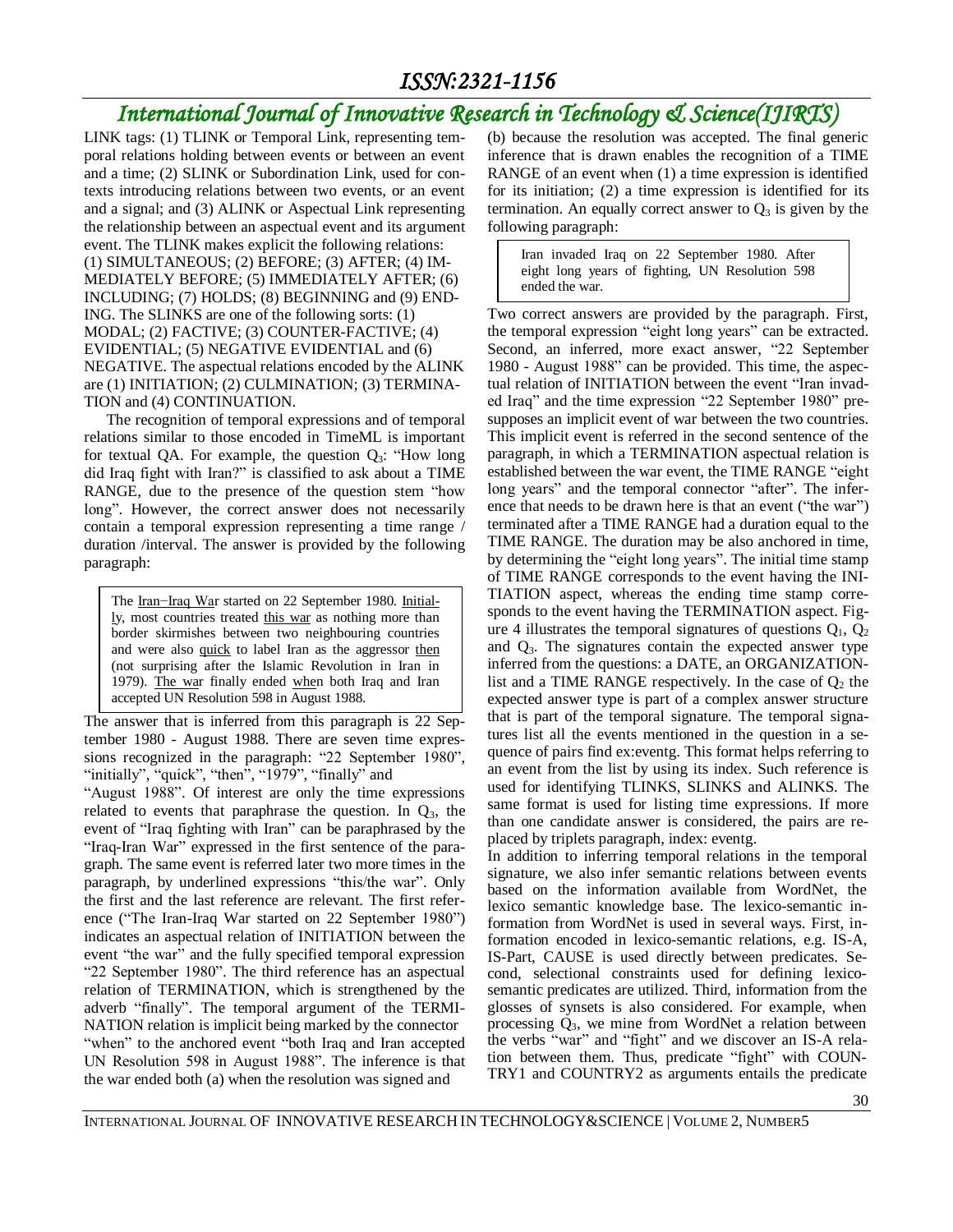## *International Journal of Innovative Research in Technology & Science(IJIRTS)*

"war" with the same arguments.

The semantic inference performed when processing  $Q_2$  uses the selectional restrictions of the predicate "enroll", which may apply to "meetings", "church services" or a "University". By selecting the third constraint, which is most related to the expression "graduate school" from  $Q_2$ , we enable further descriptions of aspectual information related to  $Q_2$ .

The semantic inference processed for  $Q_1$  unifies the logical representations of the glosses of "invade" and "annex". The unification of the GOAL of one event with the MEANS of the second event constitutes the conditions of the temporal inference for  $Q_1$ . To supplement the information from WordNet, we have handcrafted a knowledge base for aspectual information . For example, for  $Q_2$ , we assigned the initiation as-pect of attending a University to the activity of enrolling at that University.

Similarly, the termination of attending a University is marked by the event of graduating. Although the event "graduate" is not recognized in any of the relevant paragraphs, it is connected through its gloss (receiving a degree) to the predicate finish (academic-degree) that is identified in the relevant text. Sometimes aspectual information is not derived from handcrafted knowledge, but is inferred from the candidate paragraphs at merging time. In the case of  $Q_3$ , both events fP1,0: "start"(Iran-Iraq war)g and fP2,0:"invade"g have the same time stamp: "22 September 1980". Thus, we can infer that a possibility of initiating a war is through invasion, which is an alternative to the aspectual information derived from the gloss of the sense of war viewed as a legal state. In the later case, the initiation is marked by a declaration of war whereas the termination by an official declaration, a treaty or a resolution (e.g. UN Resolution 598). The war, viewed through the WordNet sense #1, is a military action. The genus of the gloss "invade", "marching aggressively" is also a form of military action. This semantic information unifies the predicate "war" with the predicate "invade", thus enabling the inference that an invasion may initiate a war.

Temporal inference cannot be accomplished without two forms of reference: (a) event reference and (b) temporal reference. The processing of  $Q_3$  involved both forms of reference. Since in the Semantic Inference, the initiation of the war is marked by invasion, Answer events fP0,1g and fP2,0g co-refer. Similarly, the end of the same war determines the co reference between answer events fP1,4g and fP2,2g. Such inference is based on the cross-paragraph coreference that establishes that the war refers in both cases to the Iran-Iraq war started on 22 September 1980. It is to be noted that such coreference is different from other forms of withindocument nominal coreference that was employed previously in QA systems (e.g. (Vicedo & Ferrandez´ 2000), (Harabagiu & Maiorano 2002)).

Temporal reference resolution involves the identification of the referent "then" to the temporal expression "22 September 1980". Temporal reference resolution was produced by adding a few heuristics to COKTAIL (Harabagiu, Bunescu,

#### & Maiorano 2001).

The temporal inference is produced through a set of rules, three of each being illustrated in Figure 4. The rules can be characterized by (1) the presence of predicates, semantic relations and temporal expressions or (2) aspects characterizing an ontology of time, in the vein of the directions described in (Hobbs 2002). The temporal inference used for processing  $Q_1$  and  $Q_2$  falls in the former class, whereas the temporal inference used for  $Q_3$  falls in the latter one. Temporal inference enables the answer extraction for each of the questions listed in Figure 4.

For  $Q_1$ , the TLINK relation HOLDS attributes "2 August 1980" as the time stamp for the question event indexed as f0:"invade"g. The time stamping was possible because semantic inference that is available establishes a connection between the two events listed in the temporal signature of  $Q_1$ : E1=Question-Eventf0: "invade" g and E2=Answer-Eventf0;"annexation"g. As reported in (Harabagiu, Miller, & Moldovan 1999), the definition of lexical concepts can be translated into Logical Forms Transformations (LFTs) that encode davidsonian representations of actions. The question event f0:"invade"g is represented as invade(E1, Subject, Object), in which E1 is an argument that stands for the eventuality of the invasion to occur. In our representation E1 is an unique index to the event of invading. The subject and object arguments are identified in the question: Iraq and Kuwait respectively, which are generalized semantically to COUNTRY1 and COUNTRY2.

In WordNet2, the gloss of "invade" is "marching aggressively for the purpose of conquest". This defining gloss is partitioned into (1) the genus = "marching aggressively"; and (2) the differentia  $=$  "for the purpose of conquest". For this gloss, the genus and the differentia are connected by a PUR-POSE/GOAL relation, recognized due to the cue phrase "for the purpose of". Moreover, the PURPOSE/GOAL pertains only to COUNTRY1, whereas the differentia uses the same two arguments as the defined event "invade". The second event from the temporal signature of  $Q_1$  is "annexation", a nominalization derived from the verb "annex". The LFT of "annex" is indexed by E2, and it uses as arguments COUN-TRY1 and COUNTRY2 as well, since the answer paragraph where "annexation" occurs lists Kuwait (COUNTRY2) as one of the arguments of the event, along with Hussein, coerced into Iraq (COUNTRY1). The gloss has the genus expressed by the phrasal verb "take territory" and the differentia "by conquest", connected to the genus through a MEANS relation. Like for "invade", the genus of "annex" has a single argument: COUNTRY1. Both "invade" and "annex" events have the same differentia. However, the differentia is reached by different relations: MEANS and PURPOSE respectively.

The analysis of the temporal signature of  $Q_1$  indicates (a) a TLINK HOLDS relation between the answer event and the temporal expression "2 August 1980"; (b) the need to establish a TLINK expression between the question event and the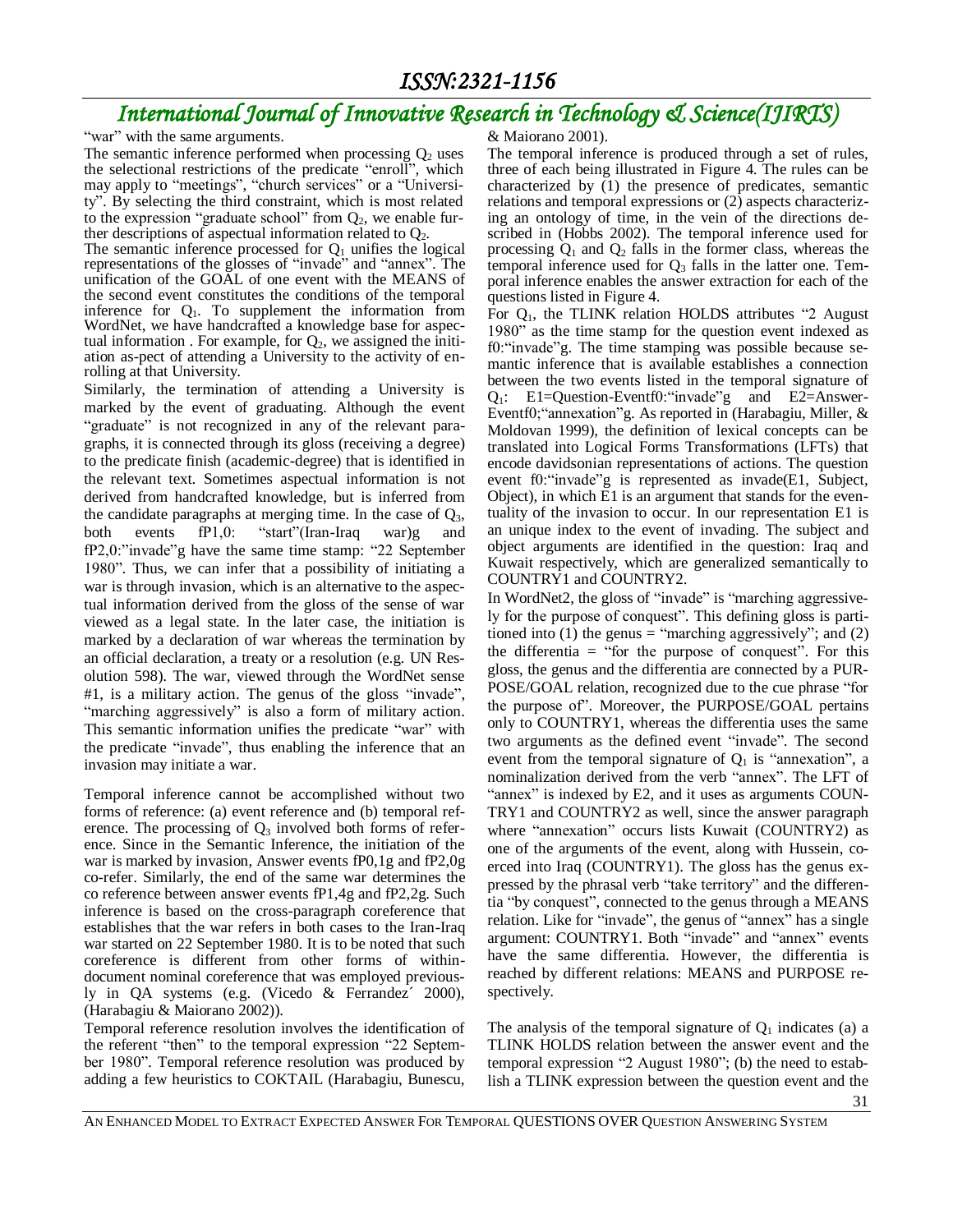## *International Journal of Innovative Research in Technology & Science(IJIRTS)*

only temporal expression from the candidate answer. If semantic inference indicates temporal consistency between the question and answer events, the same TLINK relation can be transferred between the temporal expression which represents the answer and the question event. Temporal consistency is expressed as reaching identical differentia when using the MEANS and PURPOSE relations. It is to be noted that even hen (1) only one question event and only one answer event are relevant to the answer; and (2) a single temporal expression is identified as relevant to the answer; different TLINK relations may connect the question and answer events to the temporal expression, and moreover, temporal inference needs to distinguish the most relevant temporal expression from the other temporal expressions present in the candidate answer.

The temporal signature of  $Q_2$  represents a case when (a) multiple events are identified both in the question and the answer; (b) multiple TLINK relations between answer events exists, some identical to the TLINK relation from the question events, but many different than this relation. Multiple question events require the recognition of the temporal relations between the events, which influence (i) the answer type of the question, (ii) a partial answer type or (iii) dictates an alternative question. In  $Q_2$ , the relation between the question events is SIMULTANEOUS, indicating that the partial answer type (TIME RANGE) constrains the ANSWER TYPE1 of  $Q_2$  (ORGANIZATION-list). The temporal relation between the question events in question  $Q_{15}$  from Figure 2 generates an alternative. The relation between the events in

"How long did Iraq fight with Iran before more than 10,000 soldiers were killed?" dictates a time period that is limited by the partial answer that represents the date when the loss of soldiers reached the 10,000 mark. In the temporal signature of  $Q_2$ , a SIMULTANEOUS relation exists between the question events Q-Event(0) indexed as f0:"work"g and Q-Event(1) indexed as f1:"attend"g. Figure 5(a) illustrates the relations between the question events and the TIME RANGE that constitutes the partial answer. Since the question asks about organizations related to Q-Event(0) it is important to find connections to  $Q$ -Event $(1)$  and  $Q$ -Event $(0)$  to the an-swer events represented in Figure 5(b). The semantic inference derived from WordNet determines these connections:

A-Event(P1,0:"enroll") is related to Q-Event(1:"attend") and also to A-Event( $P1,1$ : "finish"). These relations have an aspectual component, since the INITIATION of A-Event(P1,0:"enroll") enables Q-Event(1:"attend"). The TERMINATION of Q-Event(1:"attend"), when applied to the argument University is marked by the event of graduation which is glossed as "finish(academic-degree)", and is therefore an instantiation of A-Event(P1,1:"finish"). As A-

Event( $P2,0$ ) and A-Event( $P2,1$ ) are simultaneous and holding to "1969", which is within the TIME RANGE, they are relevant to the question. The relevance is also dictated by the semantic relation between INITIATIONS (work) and join (ORGANIZATION).

 Finally the temporal inference assigns the TIME RANGE  $(T1 - T2)$  from Figure 5) when there are semantic connections (as those inferred from WordNet) between the question events and answer events. The role of E1in figure.4 for temporal inference of  $Q2$  is played by  $Q$ -event $(0)$  ("work") in figure.5, where as E2 is A-Event(P2,1)("join"). The role of E3 is A-Event(P1,0)("enroll") and E4 is Q-Event(1)("attend"). When the TIME RANGE is defined, the answers are extracted based on the constraint that they have to be organizations related to E2 ("join").

In order to answer a time range question like  $Q_3$  "How long did Iraq fight with Iran?", QA systems must be able to process temporal information associated with multiple answer events in order to calculate the duration of the single event mentioned in the question. In the temporal signature for  $Q_3$ , three types of TLINK relations can be identified between events mentioned in answer passages: (i) beginning relations, which identify events associated with the start of the Iran-Iraq conflict, (ii) ending relations, associated with conclusion of the fighting, and (iii) holding relations, which can be used to characterize the inherent duration of the event itself. In Q<sub>3</sub>'s temporal signature, information extracted from adverbials and prepositions associated with answer events is used to infer that A-Event(P1,0): "start"(Iran-Iraq war) is associated with the start of the question event and likewise, A-Event(P1,5): "accepted" represents an event associated with the end of the question event. Semantic inferences obtained from WordNet allow for the recognition that the "fight" mentioned in  $Q_3$  represents a ontological category which includes a subtype, war, which denotes a fight between two countries. As with  $Q_1$ , mention of an "invasion" event between two countries can lead to the recognition that the invading country's goal is "conquest" of the invaded country; by recognizing that "conquest" represents another type of "fighting" event (like "war"), we can infer that one possible way of initiating a war is invasion. A similar process can be used to infer that the termination of a fighting event can result from an "acceptance" event between two countries. Once initiation and termination events are identified for the question event, the exact duration of the event can either be calculated (by comparing the times associated with each boundary event), or be extracted (by identifying answer passages that denote durations).

#### **Conclusion**

 In this paper, we introduced a methodology for computing temporal inference for QA that allows for the enhanced recognition of exact answers to a variety of questions about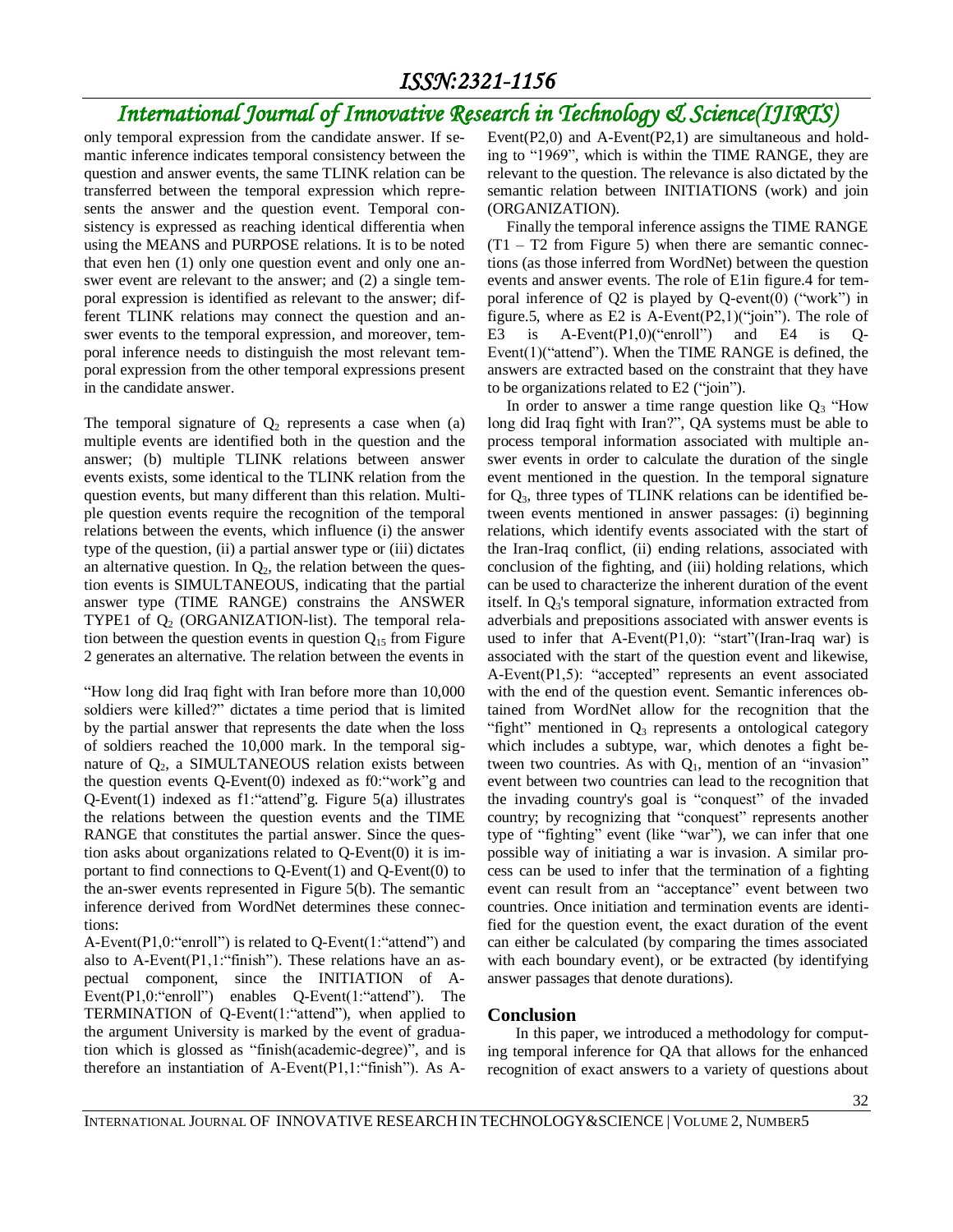## *International Journal of Innovative Research in Technology & Science(IJIRTS)*

time. We have argued that answering questions about temporal information requires several different forms of inference, including inferences that derive from relations between events, their arguments, and the time anchors avail-able in the discourse context. We have demonstrated that the temporal annotations produced as part of TimeML can be used to generate temporal signatures which, when combined with sources of semantic inference and information about coreferring events, can be used to formulate sophisticated temporal inferences that can be used to identify exact answers to temporal questions.

#### **Acknowledgments**

 I would like to express my deep gratitude to Associate Professor Midde. Venkateswarlu Naik for his valuable and constructive suggestions during the planning and development of this research work. And also more thank to the organization, Keshav Memorial Institute of Technology for their financial help and support for doing research in distinguish domains.

#### **References**

- [1] Tian Xia, Yanmei Chai, Hong Lu, Tong Wang, "E-Learning Support System aided by SVM Based Question Answering System" (2013), IEEE  $8^{TH}$  International Conference on Computer Science and Education (ICCSE) , Colombo, pp.1281-1285.
- [2] Malik N, Sharan A, Biswas P, (2013), " Domain Knowledge enriched framework for restricted domain question answering system", IEEE International Conference on Computational Intelligence and Computing Research (ICCIC), Enathi, pp. 1-7.
- [3] Guangzhi Zhang, Tao Jiang, Rongfang Bie, Xiaochun Liu, Zhichun Wang, Junyang Rao, (2013), " The Architecture of ProMe Instant Qustion Answering System", IEEE International Conference on Cyber Enabled Distributed Computig and Knowledge Discovery (CyberC), Beijing, pp. 237-242.
- [4] De Boer M, Van Maanen, Vreeswijk G, (2013), " Supporting Intelligence Analysts with a Trust Based Question Answering System", IEEE/WIC/ACM International Joint Web Intelligence (WI) and Intelligent Agent Technologies (IAT), Atlanta, GA, pp.183-186.
- [5] Katz, B. & Lin.J., START and Beyond.(2002). In Proceedings of the 6th World Multi conference Systemic, Cybernetics and Informatics.
- [6] D.R.Radev, W.Fan, H. Qi, H. Wu and A. Grewal."Probabilistic Question Answering from the Web",(2002), In Proceedings of the  $11<sup>th</sup>$  World Wide Web Conference, Hawaii.
- [7] B Dell Zhang and Wee Sun Lee."A Web-based Question Answering System" (2002) ,October 31.
- [8] C. Kwok, O.Etzioni, D. Weld."Scaling Question Answering to the Web". In Proceedings of WWW10, Hong Kong, 2001.
- [9] Benamara.F., "Cooperative Question Answering in Restricted Domains: the WEBCOOP Experiment", 2004. In Proceedings of the ACL Workshop on Question Answering in Restricted Domains.
- [10] Robert Gaizauskas and Kevin Humphreys "A Combined IR/NLP Approach to Question Answering Against Large Text Collections" (1998), University of Sheffield UK.
- [11] Diekema A.R, Yilmazel Ozgur, and Liddy E.D. " Evaluation of Restricted Domain Question-Answering Systems" (2004).In Proceedings of the ACL2004 Workshop on Question Answering in Restricted Domain ,p.p 2-7.
- [12] Woods W.A, Kaplan R.M, and Webber B.N. "The Lunar Sciences Natural Language Information System", (1972). Final Report. BBN Report 2378, Bolt Beranek and Newman Inc., Cambridge, Massachusetts.
- [13] Harabagiu, S. M., and Maiorano, S. 2002. Three Ways to Customize Reference Resolution. In Proceedings of the 2002 International Symposium on Reference Resolution for Natural Language Processing, 17–24.
- [14] Harabagiu, S. M.; Moldovan, D. I.; Pasca, M.; Mihalcea, R.; Surdeanu, M.; Bunescu, R. C.; Girju, R.; Rus, V.; and Morarescu, P. 2001. The Role of Lexico-Semantic Feed-back in Open-Domain Textual Question-Answering. In Proceedings of 39th Annual Meeting of the Association for Computational Linguistics (ACL-2001), 274–281 .

#### **Biographies**

FIRST V.NARSING RAO, AUTHER received the B.Tech degree in Computer Science Engineering from the JNT University of Hyderabad,Telangana in 2005.His M.Tech degree in Computer Science Engineering from the University of JNT, Hyderabad, Telangana. Currently, He is an associate Professor of CSE at Keshav Memorial Institute of Technology, Hyderabad. His teaching and research areas i nclude Machine Learning, Natural Language Processing, Software Engineering, and Expert System.

SECOND MIDDE. VENKATESWARLU NAIK, AUTHER, received the B.Tech degree in Computer Science Engineering from the JNT University of Hyderabad,Telangana in 2005.His M.Tech degree in Computer Science Engineering from the University of JNT, Hyderabad, Telangana. Currently, He is an associate Professor of CSE at Keshav Memorial Institute of Technology, Hyderabad. His teaching and research areas include Machine Learning, Nat ural Language Processing, Software Engineering, and Expert System.

AN ENHANCED MODEL TO EXTRACT EXPECTED ANSWER FOR TEMPORAL QUESTIONS OVER QUESTION ANSWERING SYSTEM